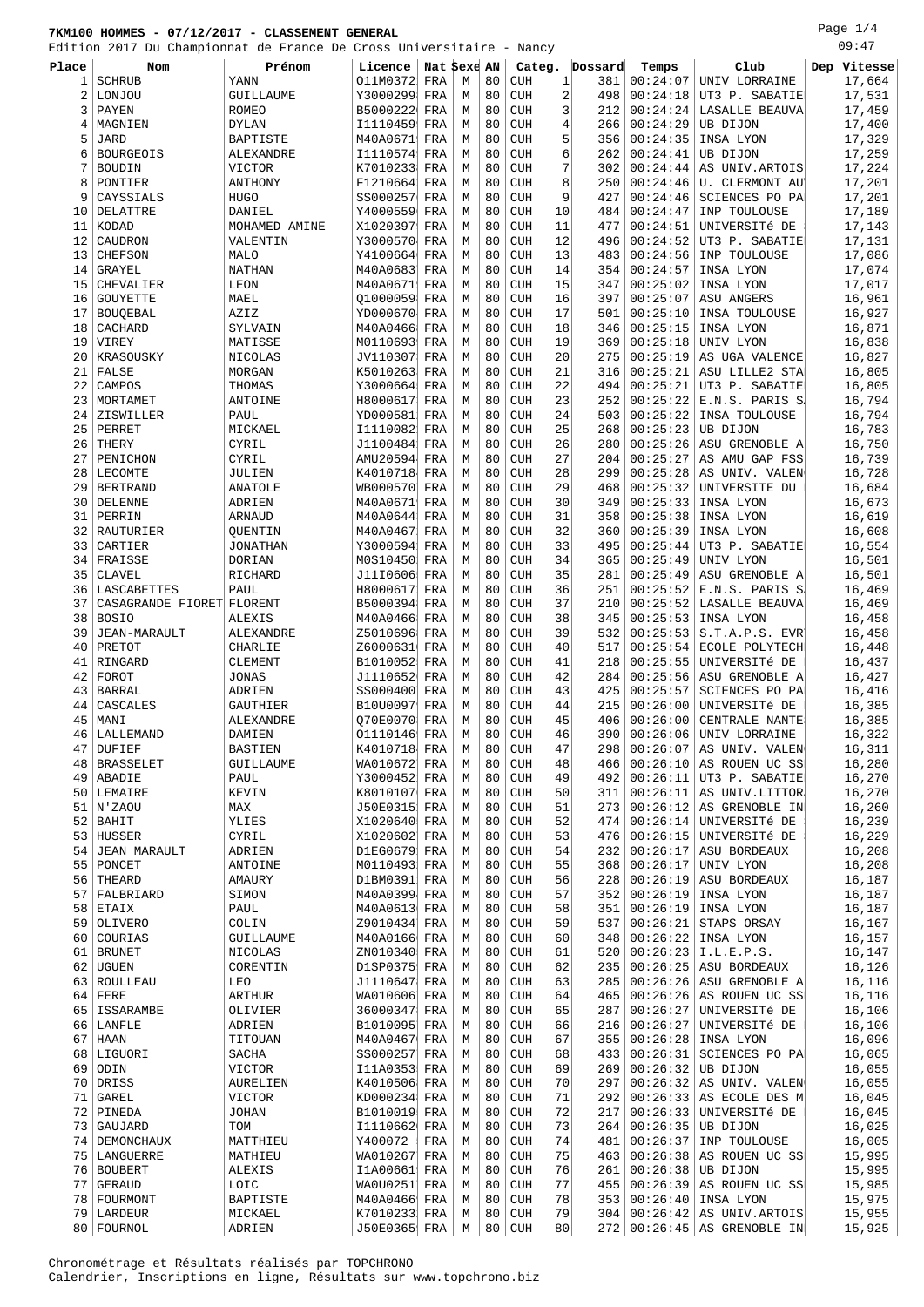Page 2/4

|           | Edition 2017 Du Championnat de France De Cross Universitaire - Nancy |                  |              |             |   |    |            |     |         |          |                                   |     | 09:47            |
|-----------|----------------------------------------------------------------------|------------------|--------------|-------------|---|----|------------|-----|---------|----------|-----------------------------------|-----|------------------|
| Place Nom |                                                                      | Prénom           | Licence      | Nat Sexe AN |   |    | $ $ Categ. |     | Dossard | Temps    | Club                              | Dep | $\forall$ itesse |
| 81        | ARDISSON                                                             | HUBERT           | J1110650     | FRA         | М | 80 | <b>CUH</b> | 81  | 282     | 00:26:48 | ASU GRENOBLE A                    |     | 15,896           |
| 82        | <b>JAMBOU</b>                                                        | NICOLAS          | SS000457     | FRA         | M | 80 | <b>CUH</b> | 82  | 431     | 00:26:48 | SCIENCES PO PA                    |     | 15,896           |
| 83        | LEVILLAIN                                                            | <b>HUGO</b>      | EU010659     | FRA         | M | 80 | <b>CUH</b> | 83  | 245     | 00:26:48 | UNIVERSITÉ DE                     |     | 15,896           |
| 84        | GAMBIER                                                              | ALEXIS           | K7010233     | FRA         | M | 80 | <b>CUH</b> | 84  | 303     | 00:26:50 | AS UNIV. ARTOIS                   |     | 15,876           |
| 85        | CADOT                                                                | <b>JEREMY</b>    | EU010717     | FRA         | M | 80 | <b>CUH</b> | 85  | 243     | 00:26:51 | UNIVERSITé DE                     |     | 15,866           |
| 86        | DEBOISE                                                              | OSCAR            | YD000618     | FRA         | M | 80 | <b>CUH</b> | 86  | 485     | 00:26:52 | INSA TOULOUSE                     |     | 15,856           |
| 87        | MARTIN                                                               | FRANCOIS         | I1110575     | FRA         | M | 80 | <b>CUH</b> | 87  | 267     | 00:26:53 | UB DIJON                          |     | 15,846           |
| 88        | FOURRIER                                                             | VINCENT          | K8010690     | FRA         | M | 80 | <b>CUH</b> | 88  | 309     | 00:26:54 | AS UNIV.LITTOR                    |     | 15,836           |
| 89        | <b>MAMERS</b>                                                        | SAM              | M60A0098     | FRA         | M | 80 | <b>CUH</b> | 89  | 335     | 00:26:54 | EC LYON                           |     | 15,836           |
| 90        | <b>DAVOUST</b>                                                       | XAVIER           | Z3000678     | FRA         | M | 80 | <b>CUH</b> | 90  | 527     | 00:26:54 | LYCEE SAINTE G                    |     | 15,836           |
| 91        | SAULOU                                                               | THOMAS           | H8000686     | FRA         | M | 80 | <b>CUH</b> | 91  | 253     | 00:26:56 | E.N.S. PARIS S                    |     | 15,817           |
| 92        | GOUSTIAUX                                                            | LUCAS            | 01110146     | FRA         | M | 80 | <b>CUH</b> | 92  | 389     | 00:26:57 | UNIV LORRAINE                     |     | 15,807           |
| 93        | MAZIOUI                                                              | NICOLAS          | M01I0670     | FRA         | M | 80 | <b>CUH</b> | 93  | 370     | 00:27:00 | UNIV LYON                         |     | 15,778           |
| 94        | CHABANAS                                                             | <b>HUGO</b>      | ZN010323     | FRA         | M | 80 | <b>CUH</b> | 94  | 521     | 00:27:01 | I.L.E.P.S.                        |     | 15,768           |
| 95        | YEYE                                                                 | MICKAEL          | H4010463     | FRA         | M | 80 | <b>CUH</b> | 95  | 260     | 00:27:02 | UNIV. PARIS 13                    |     | 15,758           |
| 96        | <b>BELOUARD</b>                                                      | PIERRE-ELIE      | Z6000531     | FRA         | M | 80 | <b>CUH</b> | 96  | 508     | 00:27:02 | ECOLE POLYTECH                    |     | 15,758           |
| 97        | DELPEUCH                                                             | MATHIEU          | M40A0613     | FRA         | M | 80 | <b>CUH</b> | 97  | 350     | 00:27:03 | INSA LYON                         |     | 15,749           |
| 98        | LEDUQUE                                                              | <b>BASILE</b>    | YD000469     | FRA         | M | 80 | <b>CUH</b> | 98  | 487     | 00:27:03 | INSA TOULOUSE                     |     | 15,749           |
| 99        | VILDY                                                                | <b>NATHAN</b>    | K5010688     | FRA         | M | 80 | <b>CUH</b> | 99  | 318     | 00:27:04 | ASU LILLE2 STA                    |     | 15,739           |
| 100       | BARRELLON VERNAY                                                     | <b>JOSSELAIN</b> | D1UT0740     | FRA         | M | 80 | <b>CUH</b> | 100 | 237     | 00:27:04 | ASU BORDEAUX                      |     | 15,739           |
| 101       | <b>JAHAN</b>                                                         | LUCIEN           | B1020066     | FRA         | M | 80 | <b>CUH</b> | 101 | 213     | 00:27:04 | UNIVERSITÉ DE                     |     | 15,739           |
| 102       | FORNARELLI                                                           | FABIO            | Z9010304     | FRA         | M | 80 | <b>CUH</b> | 102 | 534     | 00:27:06 | STAPS ORSAY                       |     | 15,720           |
| 103       | LEBLANC                                                              | BAPTISTE         | B1010012     | FRA         | M | 80 | <b>CUH</b> | 103 | 214     | 00:27:08 | UNIVERSITÉ DE                     |     | 15,700           |
| 104       | <b>KRAEMER</b>                                                       | PAUL             | M60A0098     | FRA         | M | 80 | <b>CUH</b> | 104 | 334     | 00:27:10 | EC LYON                           |     | 15,681           |
| 105       | LATELLA                                                              | SEBASTIEN        | AMU20639     | FRA         | M | 80 | <b>CUH</b> | 105 | 203     | 00:27:11 | AS AMU GAP FSS                    |     | 15,671           |
| 106       | PREAU                                                                | SEBASTIEN        | 04210025     | FRA         | M | 80 | <b>CUH</b> | 106 | 415     | 00:27:11 | UNIVERSITE NAN                    |     | 15,671           |
| 107       | ISSARAMBE                                                            | SEBASTIEN        | 36000347     | FRA         | M | 80 | <b>CUH</b> | 107 | 288     | 00:27:12 | UNIVERSITÉ DE                     |     | 15,662           |
| 108       | KAHLAIYOUN                                                           | ADIIL            | H4010668     | FRA         | M | 80 | <b>CUH</b> | 108 | 259     | 00:27:15 | UNIV. PARIS 13                    |     | 15,633           |
| 109       | BARITAUX                                                             | <b>HADRIEN</b>   | HC010254     | FRA         | M | 80 | <b>CUH</b> | 109 | 256     | 00:27:17 | U.PARIS EST CR                    |     | 15,614           |
| 110       | HENEMAN                                                              | <b>BENOIT</b>    | K8010107     | FRA         | M | 80 | <b>CUH</b> | 110 | 310     | 00:27:18 | AS UNIV.LITTOR                    |     | 15,604           |
| 111       | ROCHAT                                                               | <b>ALEXIS</b>    | M40A0632     | FRA         | M | 80 | <b>CUH</b> | 111 | 361     | 00:27:19 | INSA LYON                         |     | 15,595           |
| 112       | TASSET                                                               | MAXIME           | 013B0125     | FRA         | M | 80 | <b>CUH</b> | 112 | 379     | 00:27:20 | UNIV LORRAINE                     |     | 15,585           |
| 113       | MORE                                                                 | THIBAULT         | 013D0150     | FRA         | M | 80 | <b>CUH</b> | 113 | 380     | 00:27:21 | UNIV LORRAINE                     |     | 15,576           |
|           | $114$ RIFFARD                                                        | THOMAS           | JV110680     | FRA         | M | 80 | <b>CUH</b> | 114 | 278     | 00:27:24 | AS UGA VALENCE                    |     | 15,547           |
| 115       | DESPREZ                                                              | FLORENT          | K5010262     | FRA         | M | 80 | <b>CUH</b> | 115 | 314     | 00:27:27 | ASU LILLE2 STA                    |     | 15,519           |
| 116       | CARTIER                                                              | SIMON            | VB010494     | FRA         | M | 80 | <b>CUH</b> | 116 | 454     | 00:27:28 | STAPS RENNES 2                    |     | 15,510           |
| 117       | REISDORFFER                                                          | ANTOINE          | Y3000592     | FRA         | M | 80 | <b>CUH</b> | 117 | 500     | 00:27:30 | UT3 P. SABATIE                    |     | 15,491           |
|           | 118   DECORDE                                                        | MAXENCE          | WA010065     | FRA         | M | 80 | <b>CUH</b> | 118 | 457     | 00:27:30 | AS ROUEN UC SS                    |     | 15,491           |
| 119       | BENOIT                                                               | MAX              | D1EG0652     | FRA         | M | 80 | <b>CUH</b> | 119 | 231     | 00:27:31 | ASU BORDEAUX                      |     | 15,482           |
| 120       | DENEUX                                                               | GABIN            | WA010047     | FRA         | M | 80 | <b>CUH</b> | 120 | 462     | 00:27:32 | AS ROUEN UC SS                    |     | 15,472           |
| 121       | AHRAD                                                                | NASSIM           | D1EG0655     | FRA         | M | 80 | <b>CUH</b> | 121 | 229     | 00:27:32 | ASU BORDEAUX                      |     | 15,472           |
| 122       | HERRERA                                                              | JOACHIM          | SS000418     | FRA         | M | 80 | <b>CUH</b> | 122 | 430     | 00:27:33 | SCIENCES PO PA                    |     | 15,463           |
|           | 123 METGE                                                            | ANTOINE          | B5000115     | FRA         | M | 80 | <b>CUH</b> | 123 | 211     | 00:27:35 | LASALLE BEAUVA                    |     | 15,444           |
| 124       | AUBLANC                                                              | ROMAIN           | Z9010305     | FRA         | M | 80 | <b>CUH</b> | 124 | 533     | 00:27:36 | STAPS ORSAY                       |     | 15,435           |
|           | $125$ POLIN                                                          | BENJAMIN         | 0G000134 FRA |             | М | 80 | CUH        | 125 | 378     | 00:27:37 | ARCHITECTURE N                    |     | 15,425           |
|           | 126 BALEMBOIS                                                        | Lé0              | Z6000531     | FRA         | M | 80 | CUH        | 126 | 507     |          | $00:27:38$ ECOLE POLYTECH         |     | 15, 416          |
| 127       | LEFORT                                                               | CHARLES          | 83000661     | FRA         | М | 80 | <b>CUH</b> | 127 | 420     | 00:27:40 | ECE PARIS                         |     | 15,398           |
| 128       | SAMMURI                                                              | LUCAS            | J1110069 FRA |             | М | 80 | <b>CUH</b> | 128 | 286     | 00:27:40 | ASU GRENOBLE A                    |     | 15,398           |
| 129       | GAMEZ                                                                | CORENTIN         | 82000423     | FRA         | М | 80 | <b>CUH</b> | 129 | 417     | 00:27:41 | AMOS PARIS                        |     | 15,388           |
|           | 130 SAINT OMER                                                       | CORENTIN         | K8010123     | FRA         | М | 80 | <b>CUH</b> | 130 | 312     |          | $00:27:42$ AS UNIV. LITTOR        |     | 15,379           |
|           | 131 BRAZ AFONSO                                                      | CLEMENT          | UU000711     | FRA         | М | 80 | <b>CUH</b> | 131 | 443     | 00:27:42 | U. DE TECHNOLO                    |     | 15,379           |
|           | 132 RIBEIRO                                                          | DYLAN            | C1010555     | FRA         | М | 80 | <b>CUH</b> | 132 | 223     |          | $00:27:45$ A.S. UNIVERSIT         |     | 15,351           |
| 133       | PETIT                                                                | ANTONIN          | P2000677     | FRA         | М | 80 | <b>CUH</b> | 133 | 416     | 00:27:46 | UNIVERSITE TOU                    |     | 15,342           |
|           | $134$ PIGE                                                           | ALEXIS           | M60A0044     | FRA         | М | 80 | <b>CUH</b> | 134 | 336     | 00:27:46 | EC LYON                           |     | 15,342           |
|           | 135   DEMOULIN                                                       | JEAN             | M60A0519     | FRA         | М | 80 | <b>CUH</b> | 135 | 333     | 00:27:47 | EC LYON                           |     | 15,333           |
|           | 136 CHRISTEN                                                         | URVAN            | Z6000416     | FRA         | М | 80 | <b>CUH</b> | 136 | 513     | 00:27:48 | ECOLE POLYTECH                    |     | 15,324           |
|           | 137 FONDECAVE                                                        | CHARLES          | SS000402     | FRA         | М | 80 | <b>CUH</b> | 137 | 429     | 00:27:48 | SCIENCES PO PA                    |     | 15,324           |
| 138       | <b>BRACON</b>                                                        | MELVYN           | M05T0182     | FRA         | М | 80 | <b>CUH</b> | 138 | 341     | 00:27:48 | ENTPE LYON                        |     | 15,324           |
|           | $139$ ROUX                                                           | THếO             | YD000525     | FRA         | М | 80 | <b>CUH</b> | 139 | 502     | 00:27:49 | INSA TOULOUSE                     |     | 15,315           |
|           | $140$ DUPUY                                                          | CLEMENT          | M40A0466     | FRA         | М | 80 | <b>CUH</b> | 140 | 359     | 00:27:50 | INSA LYON                         |     | 15,305           |
|           | 141 RONGERE                                                          | QUENTIN          | F12L0664     | FRA         | М | 80 | <b>CUH</b> | 141 | 248     | 00:27:51 | U. CLERMONT AU                    |     | 15,296           |
|           | 142   MAISONOBE                                                      | L, O             | M05T0184     | FRA         | М | 80 | <b>CUH</b> | 142 | 343     | 00:27:54 | ENTPE LYON                        |     | 15,269           |
| 143       | OMS                                                                  | NICOLAS          | Y3000482     | FRA         | М | 80 | <b>CUH</b> | 143 | 499     | 00:27:56 | UT3 P. SABATIE                    |     | 15,251           |
| 144       | CHASTELIER                                                           | BAPTISTE         | ZN010323     | FRA         | М | 80 | <b>CUH</b> | 144 | 522     | 00:27:58 | I.L.E.P.S.                        |     | 15,232           |
| 145       | GREUSARD                                                             | JULES            | X60S0575     | FRA         | М | 80 | <b>CUH</b> | 145 | 471     | 00:27:58 | INSA STRASBOUR                    |     | 15,232           |
|           | 146 GAILLARD                                                         | EMILIEN          | JV110666     | FRA         | М | 80 | <b>CUH</b> | 146 | 274     | 00:28:00 | AS UGA VALENCE                    |     | 15,214           |
| 147       | COIFFET                                                              | LOUISON          | J1110615     | FRA         | М | 80 | <b>CUH</b> | 147 | 283     | 00:28:01 | ASU GRENOBLE A                    |     | 15,205           |
|           | 148   BENKOUHI                                                       | YANIS            | 01110144     | FRA         | М | 80 | <b>CUH</b> | 148 | 385     | 00:28:02 | UNIV LORRAINE                     |     | 15,196           |
| 149       | GODEFROY                                                             | <b>JEREMY</b>    | I1110208     | FRA         | M | 80 | <b>CUH</b> | 149 | 265     | 00:28:03 | UB DIJON                          |     | 15,187           |
|           | 150   SALMON                                                         | GREGOIRE         | EU010718     | FRA         | М | 80 | <b>CUH</b> | 150 | 247     | 00:28:05 | UNIVERSITÉ DE                     |     | 15,169           |
| 151       | SCHMITT                                                              | NICOLAS          | X10A0592     | FRA         | M | 80 | <b>CUH</b> | 151 | 478     | 00:28:06 | UNIVERSITÉ DE                     |     | 15,160           |
|           | 152 DAVESNE                                                          | NICOLAS          | M0S10448     | FRA         | М | 80 | <b>CUH</b> | 152 | 363     | 00:28:07 | UNIV LYON                         |     | 15,151           |
|           | 153 HERICIER                                                         | HUGO             | WB000570     | FRA         | М | 80 | <b>CUH</b> | 153 | 467     | 00:28:08 | UNIVERSITE DU                     |     | 15,142           |
|           | $154$ SECHET                                                         | PIERRE YVES      | AR000663     | FRA         | М | 80 | <b>CUH</b> | 154 | 208     | 00:28:08 | ECOLE DE L AIR                    |     | 15,142           |
|           | 155   MAUSOLEO                                                       | THIBAULT         | AR000663 FRA |             | М | 80 | <b>CUH</b> | 155 | 206     | 00:28:09 | ECOLE DE L AIR                    |     | 15,133           |
|           | 156 GOMES DOS SANTOS                                                 | <b>ESTEBAN</b>   | C1010692     | FRA         | М | 80 | <b>CUH</b> | 156 | 221     | 00:28:11 | A.S. UNIVERSIT                    |     | 15,115           |
|           | $157 $ COCQUET                                                       | PAUL             | K8010117     | FRA         | М | 80 | <b>CUH</b> | 157 | 307     | 00:28:11 | AS UNIV.LITTOR                    |     | 15,115           |
| 158       | SERGENT                                                              | LOUIS            | K8010140     | FRA         | M | 80 | <b>CUH</b> | 158 | 313     | 00:28:15 | AS UNIV.LITTOR                    |     | 15,080           |
|           | 159   VIDAL-NAQUET                                                   | ELIE             | H8000686 FRA |             | М | 80 | <b>CUH</b> | 159 | 254     |          | $00:28:15$ E.N.S. PARIS S         |     | 15,080           |
|           | 160 LE DOUSSAL                                                       | ERWANN           | WA010463 FRA |             | М | 80 | <b>CUH</b> | 160 |         |          | $458   00:28:16   AS$ ROUEN UC SS |     | 15,071           |

Chronométrage et Résultats réalisés par TOPCHRONO Calendrier, Inscriptions en ligne, Résultats sur www.topchrono.biz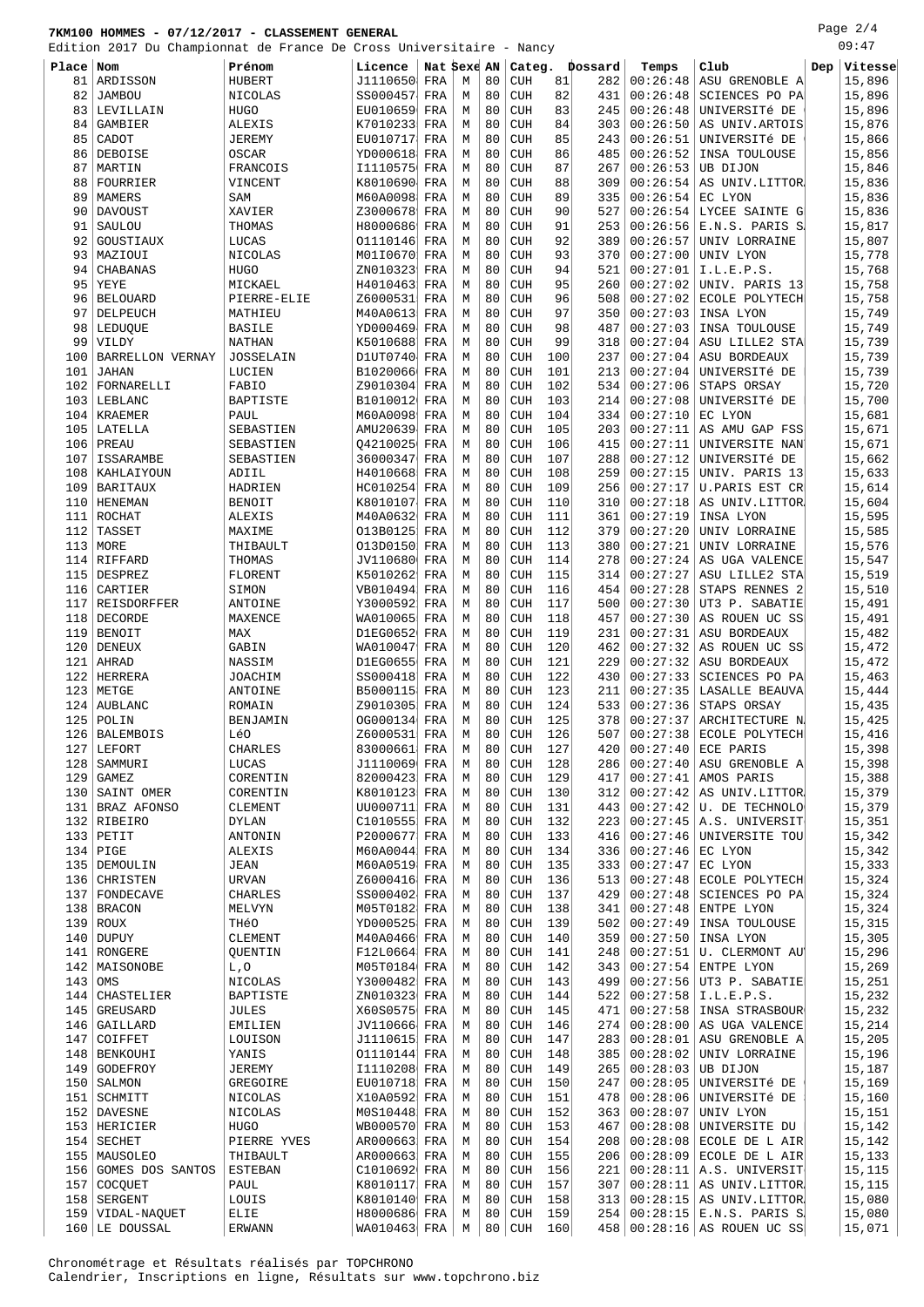Page 3/4

|           | Edition 2017 Du Championnat de France De Cross Universitaire - Nancy |                        |              |             |   |    |            |     |                |                |                                       |     | 09:47   |
|-----------|----------------------------------------------------------------------|------------------------|--------------|-------------|---|----|------------|-----|----------------|----------------|---------------------------------------|-----|---------|
| Place Nom |                                                                      | Prénom                 | Licence      | Nat Sexe AN |   |    |            |     | Categ. Dossard | Temps          | Club                                  | Dep | Vitesse |
| 161       | CAPUANO                                                              | <b>HUGO</b>            | 01110144     | FRA         | М | 80 | <b>CUH</b> | 161 | 386            | 00:28:17       | UNIV LORRAINE                         |     | 15,062  |
| 162       | MESNIER                                                              | NICOLAS                | UU000528     | FRA         | М | 80 | <b>CUH</b> | 162 | 448            | 00:28:18       | U. DE TECHNOLO                        |     | 15,053  |
| 163       | LITZENBURGER                                                         | <b>HUGO</b>            | JV110666     | FRA         | M | 80 | <b>CUH</b> | 163 | 276            | 00:28:20       | AS UGA VALENCE                        |     | 15,035  |
| 164       | EL HACH                                                              | YASSINE                | H4010668     | FRA         | М | 80 | <b>CUH</b> | 164 | 257            | 00:28:20       | UNIV. PARIS 13                        |     | 15,035  |
| 165       | MARTIN                                                               | PHILIPPE               | H8000617     | FRA         | М | 80 | <b>CUH</b> | 165 | 255            | 00:28:22       | E.N.S. PARIS S                        |     | 15,018  |
| 166       | KOSZTUR                                                              | HUGO                   | WA010025     | FRA         | М | 80 | <b>CUH</b> | 166 | 459            | 00:28:23       | AS ROUEN UC SS                        |     | 15,009  |
| 167       | VANDIER                                                              | QUENTIN                | KH00 022     | FRA         | M | 80 | <b>CUH</b> | 167 | 327            | 00:28:24       | HEI LILLE                             |     | 15,000  |
| 168       | MARCON                                                               | ANTONIN                | UU000180     | FRA         | М | 80 | <b>CUH</b> | 168 | 447            | 00:28:25       | U. DE TECHNOLO                        |     | 14,991  |
| 169       | TAILLEZ                                                              | FLORIAN                | S1000661     | FRA         | М | 80 | <b>CUH</b> | 169 | 437            | 00:28:25       | UNIVERSITE PAR                        |     | 14,991  |
| 170       | DE CATHEU                                                            | CYRIL                  | Q70E0480     | FRA         | М | 80 | <b>CUH</b> | 170 | 404            | 00:28:26       | CENTRALE NANTE                        |     | 14,982  |
| 171       | <b>ROBERT</b>                                                        | BAPTISTE               | ZN010324     | FRA         | M | 80 | <b>CUH</b> | 171 | 525            | 00:28:28       | I.L.E.P.S.                            |     | 14,965  |
| 172       | LECLEZIO                                                             | CORENTIN               | ZN010324     | FRA         | М | 80 | <b>CUH</b> | 172 | 524            | 00:28:29       | I.L.E.P.S.                            |     | 14,956  |
| 173       | <b>BOUDRY</b>                                                        | THEO                   | DBEM0492     | FRA         | М | 80 | <b>CUH</b> | 173 | 240            | 00:28:29       | KEDGE BUSINESS                        |     | 14,956  |
| 174       | STEIGER                                                              | ROBIN                  | Z6000418     | FRA         | M | 80 | <b>CUH</b> | 174 | 518            | 00:28:30       | ECOLE POLYTECH                        |     | 14,947  |
| 175       | HERMANN                                                              | TIMOTHEE               | C4000530     | FRA         | М | 80 | <b>CUH</b> | 175 | 224            | 00:28:34       | IUT BELFORT-MO                        |     | 14,912  |
| 176       | <b>GEAY</b>                                                          | ANTHONY                | YS000156     | FRA         | М | 80 | <b>CUH</b> | 176 | 488            | 00:28:36       | TBS TOULOUSE                          |     | 14,895  |
| 177       | PONTILLO                                                             | GEORGET                | VC010571     | FRA         | М | 80 | <b>CUH</b> | 177 | 453            | 00:28:39       | <b>UBO BREST</b>                      |     | 14,869  |
| 178       | MERMIER                                                              | THEO                   | 01110148     | FRA         | М | 80 | <b>CUH</b> | 178 | 393            | 00:28:40       | UNIV LORRAINE                         |     | 14,860  |
| 179       | CHAMPENOIS                                                           | <b>DYLAN</b>           | 01110144     | FRA         | М | 80 | <b>CUH</b> | 179 | 387            | 00:28:41       | UNIV LORRAINE                         |     | 14,852  |
| 180       | RACA                                                                 |                        | EU010717     |             | M | 80 | <b>CUH</b> | 180 | 246            | 00:28:42       | UNIVERSITÉ DE                         |     | 14,843  |
|           |                                                                      | IVAN                   |              | FRA         | M | 80 |            | 181 |                | 00:28:45       |                                       |     |         |
| 181       | DEMEYER                                                              | GEOFFROY               | Z6000417     | FRA         |   |    | <b>CUH</b> |     | 511            |                | ECOLE POLYTECH<br><b>ASU BORDEAUX</b> |     | 14,817  |
| 182       | <b>BAYON</b>                                                         | VINCENT                | D1EG0513     | FRA         | М | 80 | <b>CUH</b> | 182 | 230            | 00:28:46       |                                       |     | 14,809  |
| 183       | PERROT                                                               | FLORENT                | C1010587     | FRA         | M | 80 | <b>CUH</b> | 183 | 222            | 00:28:50       | A.S. UNIVERSIT                        |     | 14,775  |
| 184       | MOGIN                                                                | DORIAN                 | 01110148     | FRA         | М | 80 | <b>CUH</b> | 184 | 394            | 00:28:52       | UNIV LORRAINE                         |     | 14,758  |
| 185       | <b>LAGO</b>                                                          | LUCAS                  | AMU20639     | FRA         | М | 80 | <b>CUH</b> | 185 | 202            | 00:28:55       | AS AMU GAP FSS                        |     | 14,732  |
| 186       | ETIENNE                                                              | FRANCOIS               | K8010107     | FRA         | М | 80 | <b>CUH</b> | 186 | 308            | 00:28:55       | AS UNIV.LITTOR                        |     | 14,732  |
| 187       | CARAYON                                                              | REMI                   | UU000181     | FRA         | M | 80 | <b>CUH</b> | 187 | 444            | 00:28:56       | U. DE TECHNOLO                        |     | 14,724  |
| 188       | ABADIE                                                               | <b>JEAN</b>            | Y3000456     | FRA         | M | 80 | <b>CUH</b> | 188 | 493            | 00:28:57       | UT3 P. SABATIE                        |     | 14,715  |
| 189       | BENFETIMA                                                            | ANIS                   | X60S0469     | FRA         | M | 80 | <b>CUH</b> | 189 | 469            | 00:28:58       | INSA STRASBOUR                        |     | 14,707  |
| 190       | VINTAER                                                              | <b>STEVE</b>           | K7010163     | FRA         | M | 80 | <b>CUH</b> | 190 | 305            | 00:29:00       | AS UNIV. ARTOIS                       |     | 14,690  |
| 191       | FANNEAU                                                              | PIERRE                 | J50E0726     | FRA         | М | 80 | <b>CUH</b> | 191 | 271            | 00:29:01       | AS GRENOBLE IN                        |     | 14,681  |
| 192       | LEGRAND                                                              | JULIEN                 | M02A0254     | FRA         | M | 80 | <b>CUH</b> | 192 | 337            | 00:29:01       | UTE LYON 2                            |     | 14,681  |
| 193       | <b>GATTO</b>                                                         | MARIUS                 | X60S0419     | FRA         | М | 80 | <b>CUH</b> | 193 | 473            | 00:29:02       | INSA STRASBOUR                        |     | 14,673  |
| 194       | CAMUS                                                                | ANTOINE                | J50E0199     | FRA         | М | 80 | <b>CUH</b> | 194 | 270            | 00:29:04       | AS GRENOBLE IN                        |     | 14,656  |
| 195       | <b>BELAZIZ</b>                                                       | NOURDDINE              | Z5010693     | FRA         | M | 80 | <b>CUH</b> | 195 | 531            | 00:29:04       | S.T.A.P.S. EVR                        |     | 14,656  |
| 196       | <b>GALLET</b>                                                        | THIBAUT                | K7010233     | FRA         | M | 80 | <b>CUH</b> | 196 | 300            | 00:29:04       | AS UNIV. ARTOIS                       |     | 14,656  |
| 197       | DELMAS                                                               | HUGO                   | M0S10450     | FRA         | М | 80 | <b>CUH</b> | 197 | 364            | 00:29:04       | UNIV LYON                             |     | 14,656  |
| 198       | <b>BESSE</b>                                                         | <b>BRUNO</b>           | M01S0411     | FRA         | М | 80 | <b>CUH</b> | 198 | 371            | 00:29:04       | UNIV LYON                             |     | 14,656  |
| 199       | SIMONIN                                                              | THEO                   | JV110666     | FRA         | M | 80 | <b>CUH</b> | 199 | 279            | 00:29:07       | AS UGA VALENCE                        |     | 14,631  |
| 200       | PONCET                                                               | XAVIER                 | MB0A0225     | FRA         | М | 80 | <b>CUH</b> | 200 | 339            | 00:29:09       | ECAM LYON                             |     | 14,614  |
| 201       | TERRIER                                                              | ANTOINE                | Q70E0061     | FRA         | М | 80 | <b>CUH</b> | 201 | 408            | 00:29:10       | CENTRALE NANTE                        |     | 14,606  |
| 202       | COCHIN                                                               | LEO                    | K8010076     | FRA         | М | 80 | <b>CUH</b> | 202 | 306            | 00:29:11       | AS UNIV.LITTOR                        |     | 14,597  |
| 203       | LEBRUN                                                               | LOUIS                  | WA010069     | FRA         | М | 80 | <b>CUH</b> | 203 | 456            | 00:29:12       | AS ROUEN UC SS                        |     | 14,589  |
| 204       | LATAPY                                                               | TITOUAN                | M02A0679     | FRA         | М | 80 | <b>CUH</b> | 204 | 375            | 00:29:16       | UTE LYON 2                            |     | 14,556  |
|           | 205 DES BOSCS                                                        | ARNAUD                 | 01210078 FRA |             | M | 80 | <b>CUH</b> | 205 | 396            | 00:29:18       | UNIV LORRAINE                         |     | 14,539  |
|           | 206 LIORIT                                                           | PIERRE                 | Z6000418     | FRA         | M | 80 | <b>CUH</b> | 206 |                | 516   00:29:19 | ECOLE POLYTECH                        |     | 14,531  |
| 207       | LE MENN                                                              | ALEXY                  | Q44I0139 FRA |             | М | 80 | <b>CUH</b> | 207 | 410            | 00:29:20       | UNIVERSITE NAN                        |     | 14,523  |
| 208       | BAILLY-SALINS                                                        | LOUIS                  | M60A0068 FRA |             | М | 80 | <b>CUH</b> | 208 | 330            | 00:29:22       | EC LYON                               |     | 14,506  |
| 209       | LAMANDA                                                              | MATHIEU                | AR000663     | FRA         | М | 80 | <b>CUH</b> | 209 | 205            | 00:29:22       | ECOLE DE L AIR                        |     | 14,506  |
|           | 210 BENIDIR                                                          | YANIS                  | Z6000417     | FRA         | М | 80 | <b>CUH</b> | 210 | 509            | 00:29:23       | <b>ECOLE POLYTECH</b>                 |     | 14,498  |
| 211       | <b>GANNE</b>                                                         | SIMON                  | EU010665     | FRA         | М | 80 | <b>CUH</b> | 211 | 244            | 00:29:27       | UNIVERSITÉ DE                         |     | 14,465  |
|           | 212 DOS SANTOS- - EMEY PETR                                          |                        | M0110670     | FRA         | М | 80 | <b>CUH</b> | 212 | 366            | 00:29:29       | UNIV LYON                             |     | 14,449  |
| 213       | POLLOT                                                               | VINCENT                | K10P0372     | FRA         | M | 80 | <b>CUH</b> | 213 | 329            | 00:29:31       | LILLE 1 POLYTE                        |     | 14,433  |
|           | $214$ AUBRY                                                          |                        | 01110144     | FRA         | М | 80 | <b>CUH</b> | 214 | 384            | 00:29:34       | UNIV LORRAINE                         |     | 14,408  |
| 215       | FARGE                                                                | MAXENCE<br>AXEL        | M0110378     | FRA         | М | 80 | <b>CUH</b> | 215 | 367            | 00:29:38       | UNIV LYON                             |     | 14,376  |
| 216       | DANGLADES                                                            | <b>JEAN CHRISTOPHE</b> | 8R010172     | FRA         | М | 80 | <b>CUH</b> | 216 | 436            | 00:29:38       | STAPS PARIS DE                        |     | 14,376  |
| 217       | FOURREAU                                                             | AXEL                   | KD000234     | FRA         | М | 80 | <b>CUH</b> | 217 | 291            | 00:29:40       | AS ECOLE DES M                        |     | 14,360  |
|           |                                                                      | LEONARD                |              |             |   | 80 |            |     | 220            | 00:29:41       |                                       |     | 14,351  |
| 218       | CRETIN                                                               |                        | C1010691     | FRA         | М |    | <b>CUH</b> | 218 |                |                | A.S. UNIVERSIT                        |     |         |
|           | 219   PAQUOTTE                                                       | JEAN-LOUP              | 01120334     | FRA         | М | 80 | <b>CUH</b> | 219 | 383            | 00:29:42       | UNIV LORRAINE                         |     | 14,343  |
| 220       | PETIT                                                                | MAXENCE                | K10P0372     | FRA         | М | 80 | <b>CUH</b> | 220 | 328            | 00:29:45       | LILLE 1 POLYTE                        |     | 14,319  |
| 221       | WENZEL                                                               | PIERRE                 | D1SP0375     | FRA         | М | 80 | <b>CUH</b> | 221 | 236            | 00:29:48       | ASU BORDEAUX                          |     | 14,295  |
| 222       | TRUJILLO                                                             | RAPHAEL                | X1020193     | FRA         | M | 80 | <b>CUH</b> | 222 | 479            | 00:29:50       | UNIVERSITÉ DE                         |     | 14,279  |
|           | 223   BOURGEOIS                                                      | CORENTIN               | M02A0225     | FRA         | М | 80 | <b>CUH</b> | 223 | 372            | 00:29:51       | UTE LYON 2                            |     | 14,271  |
|           | 224 LAVETTI                                                          | LUCAS                  | 01110147     | FRA         | М | 80 | <b>CUH</b> | 224 | 392            | 00:29:52       | UNIV LORRAINE                         |     | 14,263  |
|           | $225$ LOUIS                                                          | <b>BENOIT</b>          | Z9010352     | FRA         | М | 80 | <b>CUH</b> | 225 | 535            | 00:29:53       | STAPS ORSAY                           |     | 14,255  |
|           | 226 STHEME DE JUBECOU QUENTIN                                        |                        | KH00 025     | FRA         | М | 80 | <b>CUH</b> | 226 | 326            | 00:29:55       | HEI LILLE                             |     | 14,240  |
| 227       | SKALECKI                                                             | LEO                    | Y2000560     | FRA         | М | 80 | <b>CUH</b> | 227 | 491            | 00:29:55       | UT2 JEAN JAURE                        |     | 14,240  |
|           | 228 MOYON                                                            | THOMAS                 | Q44I0661     | FRA         | М | 80 | <b>CUH</b> | 228 | 413            | 00:29:57       | UNIVERSITE NAN                        |     | 14,224  |
| 229       | <b>BERNARD</b>                                                       | <b>JOHAN</b>           | B5000116     | FRA         | М | 80 | <b>CUH</b> | 229 | 209            | 00:29:59       | LASALLE BEAUVA                        |     | 14,208  |
| 230       | DE MAGNITOT                                                          | PAUL                   | KH00 022     | FRA         | М | 80 | <b>CUH</b> | 230 | 320            | 00:29:59       | HEI LILLE                             |     | 14,208  |
| 231       | GANDON                                                               | PIERRE                 | AMU20639     | FRA         | М | 80 | <b>CUH</b> | 231 | 201            | 00:30:00       | AS AMU GAP FSS                        |     | 14,200  |
| 232       | MERCIER                                                              | THEO                   | 83000661     | FRA         | М | 80 | <b>CUH</b> | 232 | 421            | 00:30:07       | ECE PARIS                             |     | 14,145  |
|           | 233 CREUSAT                                                          | <b>NILS</b>            | 012I0055     | FRA         | М | 80 | <b>CUH</b> | 233 | 395            | 00:30:07       | UNIV LORRAINE                         |     | 14,145  |
|           | 234 JOHNSON                                                          | SAMUEL                 | SS000257     | FRA         | М | 80 | <b>CUH</b> | 234 | 432            | 00:30:07       | SCIENCES PO PA                        |     | 14,145  |
|           | 235 ADAM                                                             | ADRIAN                 | D1ST0398     | FRA         | М | 80 | <b>CUH</b> | 235 | 238            | 00:30:10       | ASU BORDEAUX                          |     | 14,122  |
| 236       | CHAUVET                                                              | DAVID                  | X60S0419     | FRA         | М | 80 | <b>CUH</b> | 236 | 470            | 00:30:10       | INSA STRASBOUR                        |     | 14,122  |
| 237       | FEST                                                                 | JEAN-BAPTISTE          | Q70E0070 FRA |             | М | 80 | <b>CUH</b> | 237 | 405            | 00:30:10       | CENTRALE NANTE                        |     | 14,122  |
| 238       | REVENANT                                                             | <b>BENOIT</b>          | D4100111     | FRA         | M | 80 | <b>CUH</b> | 238 | 239            | 00:30:13       | BORDEAUX INP                          |     | 14,098  |
| 239       | LAMBERT                                                              | PAUL                   | 01110336 FRA |             | M | 80 | <b>CUH</b> | 239 | 391            | 00:30:15       | UNIV LORRAINE                         |     | 14,083  |
|           | 240   BOUVET                                                         | ALEXANDRE              | SH0B0436 FRA |             | M | 80 | <b>CUH</b> | 240 | 423            |                | $00:30:15$ PSL PARIS                  |     | 14,083  |

Chronométrage et Résultats réalisés par TOPCHRONO Calendrier, Inscriptions en ligne, Résultats sur www.topchrono.biz